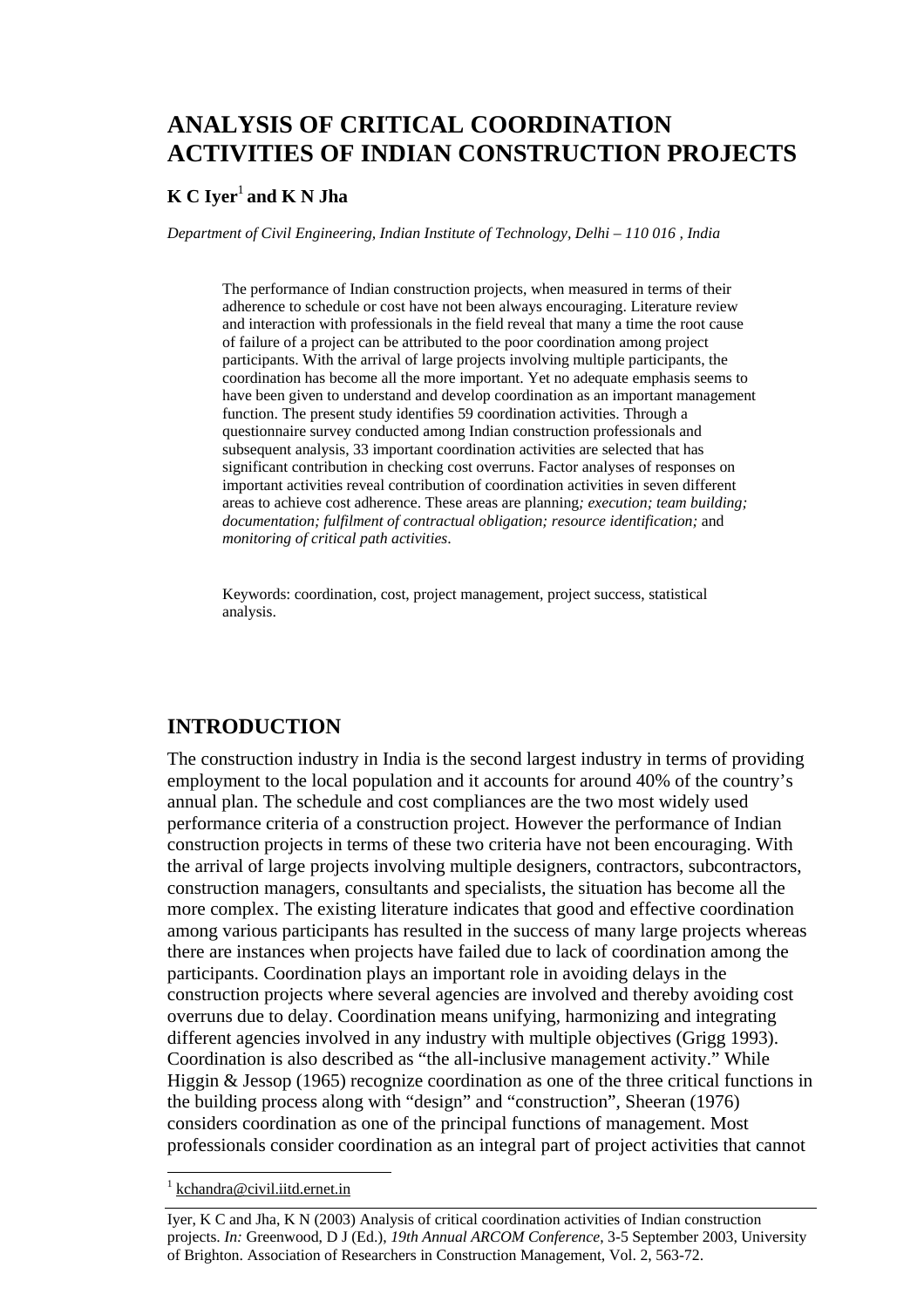be isolated and viewed separately. Time and effort spent in coordination vary with the activities being handled and prudent professionals realize that time and effort spent in coordination is an investment to achieve project success. Although many researchers have identified the importance of coordination only a few researchers have dealt with the subject in detail. The most recent study on coordination has been by Saram and Ahmed (2001) in which they have identified the important coordination activities in general and time consumed by them in performing these activities in relative terms. It is realized that all the time a project participant may not aim to achieve all the four commonly sought performance criteria, i.e., compliance to schedule, cost, quality and safety. Depending on the situation he may give preference to any one of these criteria. Therefore the present study is undertaken to identify various coordination activities and to analyze their importance with specific reference to achieving or improving target schedule, cost, quality, and safety, which are widely considered to be performance indicators of any construction project. However, due to space constraint, influence of these activities on only one performance evaluator, i.e., 'cost' have been discussed in this paper. The other objective is to explore the latent properties of these coordination activities that could help in formulating guidelines to project participants for their successful use in execution of a project.

## **LITERATURE REVIEW**

Saram and Ahmed (2001) point out a lack of systematic study and literature in the area of construction coordination. They identify 64 construction coordination related activities and through questionnaire survey responses these are ranked separately for their order of "importance" and "time consumed" by each of them. Their survey results also prove that the most important activity in construction coordination is identifying strategic activities of the project and their potential delays. Through case study of 7 projects, Wang (2000) discusses effects of involvement of foreign designers on coordination issues in large building projects in China and on the Chinese construction market and local contractors. While he appreciates the innovations and new concepts in engineering designs brought in by the foreign designers to the Chinese industry and breaking the monotony of prevailing Chinese architecture, he is critical about the lack of understanding between the prevailing working patterns or conventions of local Chinese designers and that of the foreign designers. The Chinese designers emphasize on issue of very detailed drawings and correct estimates to the contractors, whereas the foreign designers do not provide detailed drawings and correct estimates. This causes problems right from comprehension of drawings to various stages of execution of work including monitoring the physical and financial progress. Also the long distance causing inability for designers to visit the sites regularly to give decisions, or attend meetings for face to face communication or team building, ineffective communication technique (lack of e-mail, video conferencing, group work tools etc.) and language problems pose another set of coordination problems. All these result in considerable delay and cost overruns in projects. Lammie and Shah (1980) attribute *linking mechanisms* between different levels of project hierarchy for the success of the Atlanta rail transit system project. To manage such a mega project, the entire project is divided into small management groups with specialized task and responsibilities and they are then linked through major integrators viz., owner's general manager, owner's assistant general manager and consultant's project director. The functions of integrators were to ensure that specific decisions, specific actions, and the proper planning perspective were broadcast and coordinated throughout the functional staff. Lam (1991) discusses the success of solving traffic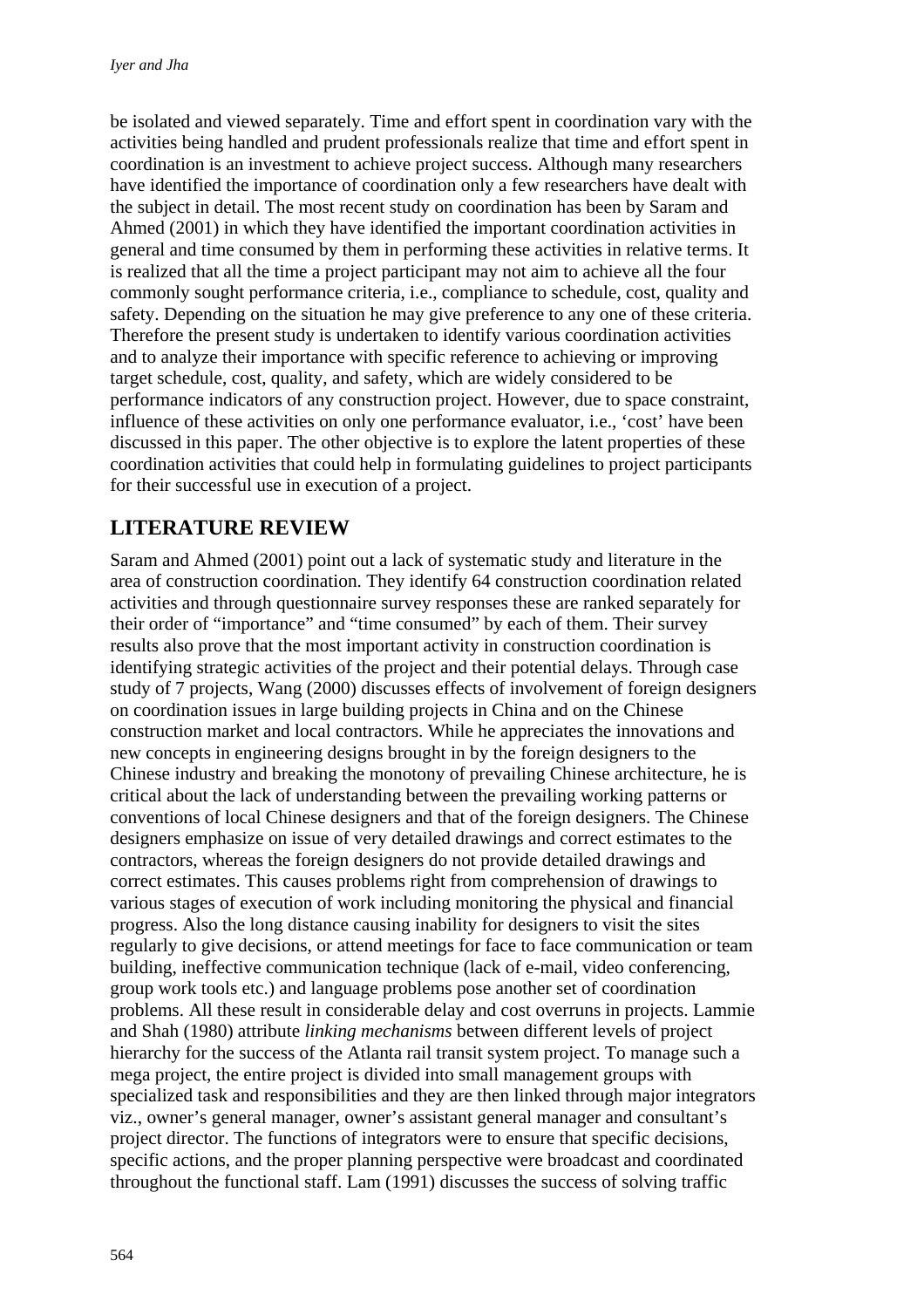congestion problem in San Diego where over twelve decision making agencies such as local municipal bodies or state agencies called, the land use and transportation agencies, were involved in the process of planning and execution towards solving traffic congestion problem. The objective is achieved successfully primarily through effective coordination among various agencies. He concludes that often lack of coordination among land use and transportation agencies results in severe traffic congestion in upcoming and developing cities. However, if there is a desire on the part of the policymakers to move forward on a project, and willingness on the part of the strongest entities to take the lead in coordinating policies and implementing strategies, such problems can be tackled. Nam and Tatum (1992) find that a high degree of interaction between the design and production functions is closely linked to successful construction innovation. Through a case study of 10 projects (innovative) they conclude that innovative construction projects have certain types of contractual arrangements that encourage the reconciliation of the project participants' conflicting objectives as well as some contractual clauses that foster the exchange of information among the parties involved.

### **RESEARCH METHOD**

The method adopted to achieve the objectives listed is as given below:

- Literature survey and personal interview with experienced construction professionals to identify construction coordination activities.
- Questionnaire survey approach for data collection.
- Data analysis using SPSS software

### **IDENTIFICATION OF CONSTRUCTION COORDINATION ACTIVITIES**

Work carried out by Saram and Ahmed (2001) on construction coordination activities is found to be extensive and has been quite useful in initially identifying the coordination activities. However all the activities they have listed are not relevant in the Indian context as expressed by the construction professionals during the interview. Absence of sufficient texts and literature on constituents of coordination activities as well as the non-availability of documents showing the responsibilities of a project coordinator made it imperative to go for personal interview with construction professionals followed by a detailed questionnaire survey. A total of 59 coordination activities were identified through literature survey, interaction and brainstorming sessions with experts. The final list of coordination activities are given in the questionnaire, which can be obtained by contacting the authors.

### **QUESTIONNAIRE RESPONSE AND DATA ANALYSIS**

About 400 questionnaires were distributed among professionals that include owners, contractors and consultants having long experience of handling construction projects. A total of 112 responses are obtained. Responses received were given identification number from 01 to 112. All the responses were stored and analysed through Microsoft Excel and Statistical Package for Social Sciences (SPSS). In the questionnaire the respondents were asked to indicate the effects of the coordination activities on all project success evaluation criteria: schedule, cost, quality and no-dispute given alongside these activities. The respondents were asked to choose from 1 to 5 scales in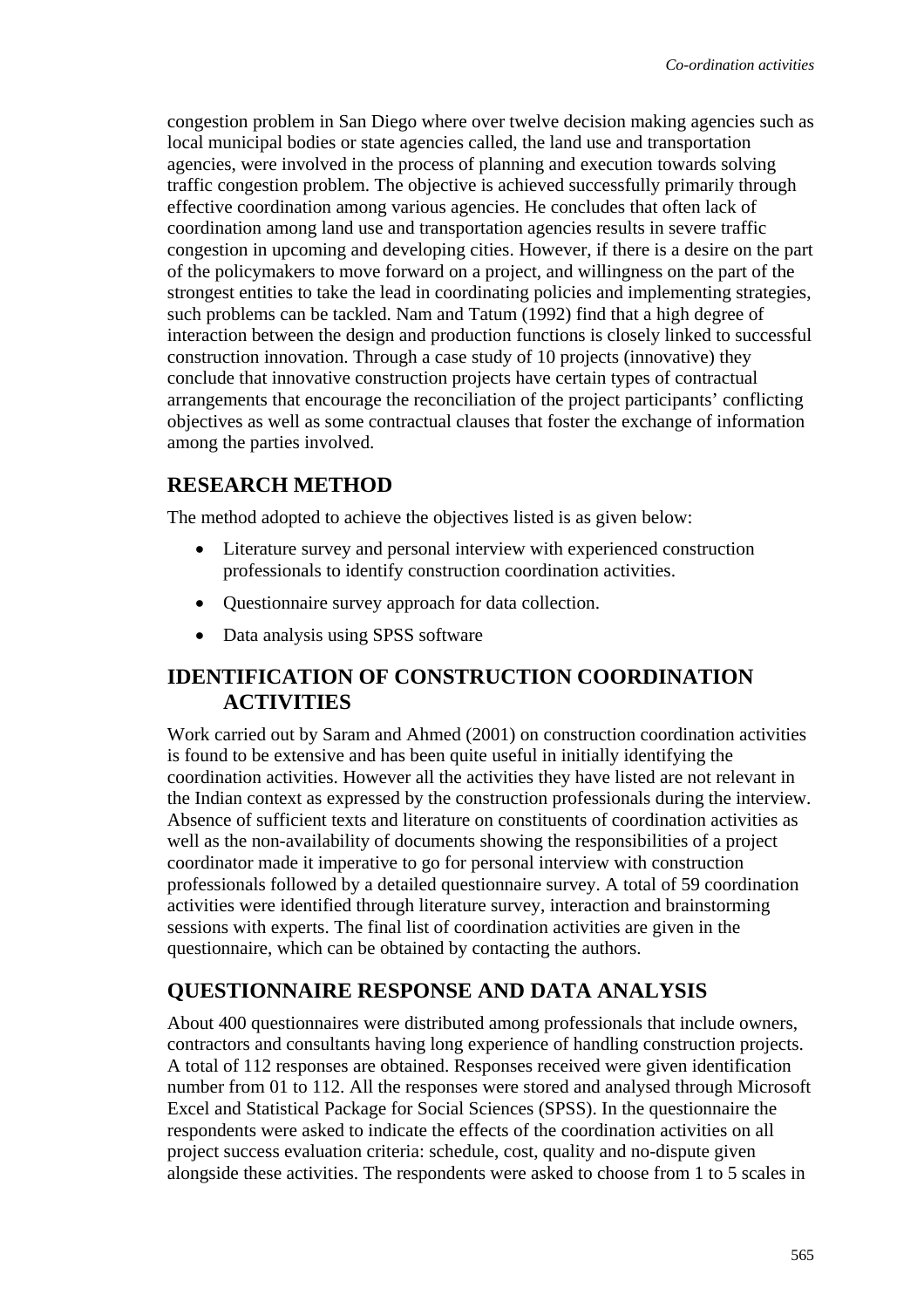all these cases with '1' referring to 'Very Large positive contribution', '2' referring to 'Large','3' to 'Small', '4' to 'Very small' and '5' to 'Unnoticeable contribution' on the respective success criteria. The respondents were further advised to strike off those activities, which they felt were not related to coordination and add new activities that they felt to be missing. Mean scores of responses for each activity were calculated separately on each project performance evaluation criterion. These activities were then arranged in the ascending order of the mean score (the lowest mean score indicating the most critical coordination activities having most positive contribution in achieving the given evaluation criterion, the next higher score indicating the next most critical and so on). However in this paper, as indicated earlier, only the analysis of responses for all activities on 'cost' criterion is discussed. Activities having individual mean score less than or equal to 1.5  $(\leq 1.5)$  may be considered to contribute 'very large' positive effect in minimizing cost, activities with mean score between 1.5 to 2.5 may be considered to contribute 'large' positive effect, between 2.5 and 3.5 'small' positive effect, between 3.5 and 4.5 'very small' positive effect and values greater than 4.5  $(\geq 4.5)$  to contribute 'unnoticeable' positive effect in minimizing cost. All the coordination activities responsible for minimizing project cost are ranked in the ascending order of mean scores and tabulated. Due to paucity of space the table with rank order of the activities is not given, but the salient interpretations of the results are discussed below.

# **CRITICAL COORDINATION ACTIVITIES**

On scrutiny of mean values of responses on the coordination activities, there emerged 33 activities with mean values less than 2.5 ( $\langle 2.5$ ), indicating that over 60% of the activities selected in the study were critical and contributed positively in minimizing the cost of a project. As could be guessed, the activity with first rank in the rank order of the activities was 'Monitoring the budget on all activities and taking corrective action'. Rank 1 of this activity in responses of both owner and contractor also indicate that both of them accept unanimously that this is the most important activity having a positive impact on influencing the cost outcome. A close look at the ranking of activities also revealed that high ranked activities generally contained resources related activities viz. estimating, identifying and organizing of appropriate resources (ranks 2, 3 and 4). High rank of an activity indicates relatively high importance of this activity over others, as felt by the respondents, for the success of the project in 'cost' criteria. This may also be interpreted that right resources at right time have a very high cost saving potential. Similarly timely identification and monitoring of critical path activities (ranks 5 and 8) can save the contractor from crashing related cost which can be a cause of concern at times. High ranks of activities such as analyzing the project performance of time, cost and quality and detecting their variances from the budgeted values and coordinating the resources related work (ranks 7, 9,10 and 11) point out their significant influence on cost outcome of a project.

### **DIFFERENCES IN PERCEPTION ON VARIOUS COORDINATING ACTIVITIES**

Subsequently, to test if there exists any difference in perception between two groups of respondents (owner and contractor) on the rank order or contribution of above coordinating activities on achieving the budgeted cost, ANOVA (Analysis of variance) was carried out between the means of responses of owners and contractors. As indicated earlier, consultants' responses are merged with owner's responses.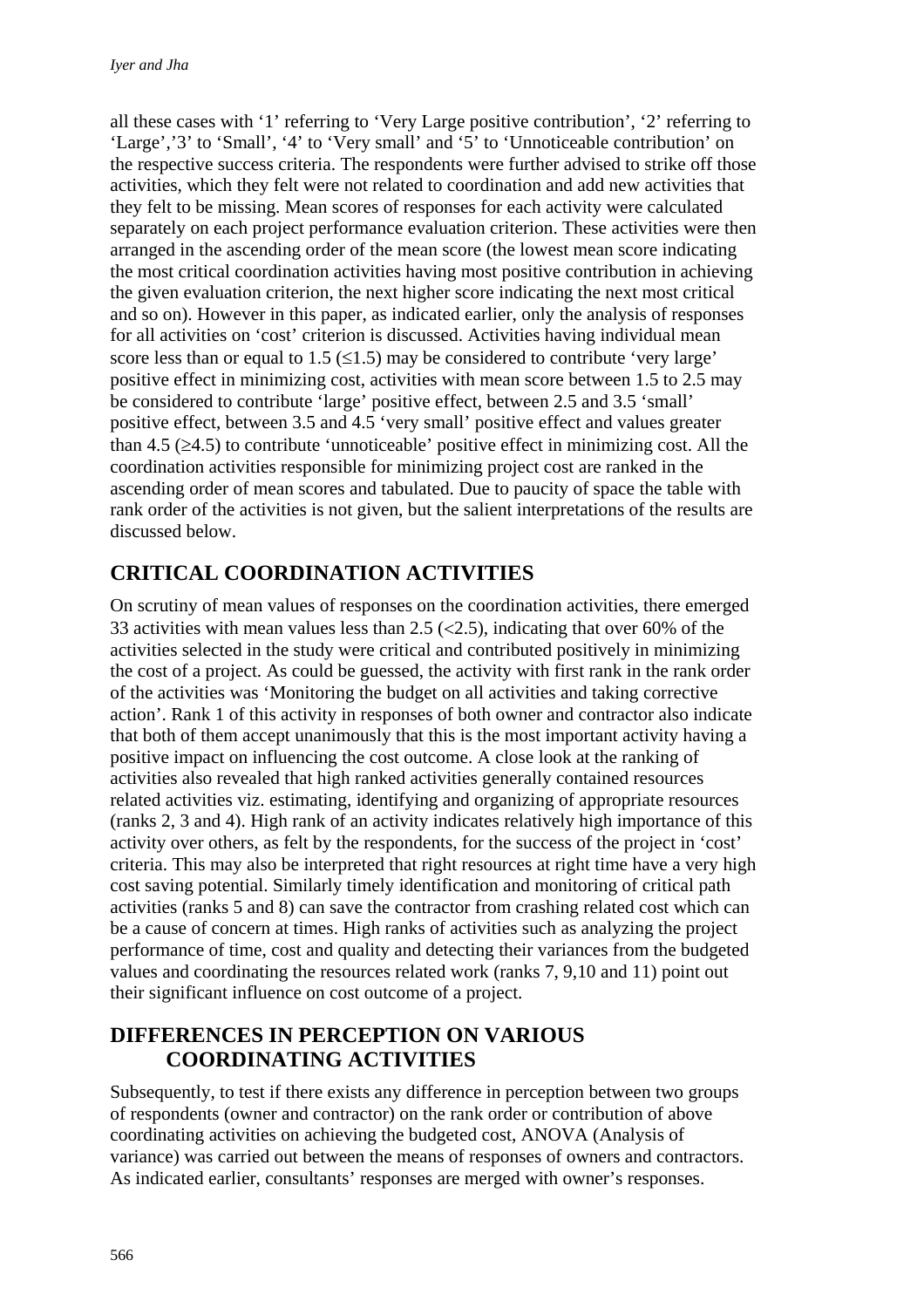ANOVA results pointed out differences in perception between owner and contractor in only three (3) activities out of 59 activities. These three activities along with their mean values under two groups, their original ranks, F-statistics and the significance level (α) at which hypothesis of equality of mean values across different groups could be rejected are summarized in Table 1. Subsequent to these analyses, the results were discussed with a few professionals for getting greater insight of the results.

| <b>Tuble 1:</b> Dumma y 01 Th (O ) IT Round between contractor and owner response |                                                                                                                       |          |            |          |       |                |      |
|-----------------------------------------------------------------------------------|-----------------------------------------------------------------------------------------------------------------------|----------|------------|----------|-------|----------------|------|
| S.                                                                                |                                                                                                                       |          | Contractor |          | Owner |                |      |
| No.                                                                               | <b>Coordination Activities</b>                                                                                        | response |            | response |       | F-<br>$\alpha$ |      |
|                                                                                   |                                                                                                                       | Mean     | Rank       | Mean     | Rank  | value          |      |
|                                                                                   | Conducting regular meetings and project<br>reviews                                                                    | 2.50     | 49         | 2.00     | 14    | 3.48           | 0.06 |
| 2                                                                                 | Coordinating hand over of work<br>areas/service areas (such as plant rooms,<br>service routes, etc.) to other parties | 2.64     | 56         | 2.03     | 21    | 5.04           | 0.02 |
| 3                                                                                 | Arranging inputs like drawings,<br>specifications, and technical details on<br>time for execution                     | 1.58     | 4          | 2.11     | 25    | 4.71           | 0.03 |

**Table 1**: Summary of ANOVA results between contractor and owner response

From Table 2 it can be seen that activity, 'Conducting regular meetings and project reviews' has received a low rank in the contractor response (rank 49) while it has secured a very high rank (rank 14) in owner responses. Generally in the review meetings owners' overall project objectives are emphasized heavily and the contractors are normally reminded of their shortfalls in different areas making it an unpleasant encounter for the contractor. Contractors feel this is more of an obligation and consider it to be waste of time and probably in the response too they project this activity to be one of the least important one. On the contrary, owners feel that most of the bottleneck of the project can be sorted out and any pending decision can be quickly sought in such meetings. Hence they give high importance to such meetings. So the differences observed in the responses are valid. Similarly, 'Coordinating hand over of work areas/service areas (such as plant rooms, service routes, etc.) to other parties' has received rank 56 and 21 in contractor and owner responses. This also indicates owner's concern to handover the completed portion of work to the next party to enable him to progress with his part of the job. Owner is also concerned that if the particular area is not handed over on time, the other party may claim idling charges adding to the cost of the project. On the other hand, contractor may not be so much interested in handing over particularly when the handing over is not mandatory through the contract provisions, since he would be neither gaining or losing anything from this. Thus the differences observed in responses are valid. Similarly for a contractor 'getting the required inputs like drawings/specifications etc.' (rank 4) are very important for their plan the activities and resources in an optimal way to minimize cost of the project, whereas for an owner this may not be of that priority (rank 25). Though the differences between contractor and owner responses may be observed only in three activities out of 59 activities it cannot be ignored as they actually represent the expected output from other side. As it is generally said that in order to have good coordination between team participants, one must respect the other's expectations and act accordingly.

### **TAXONOMY OF COORDINATION ACTIVITY**

Though the analysis of responses on 59 coordinating activities, as described above gave the relative importance of one activity over the other through their rank order and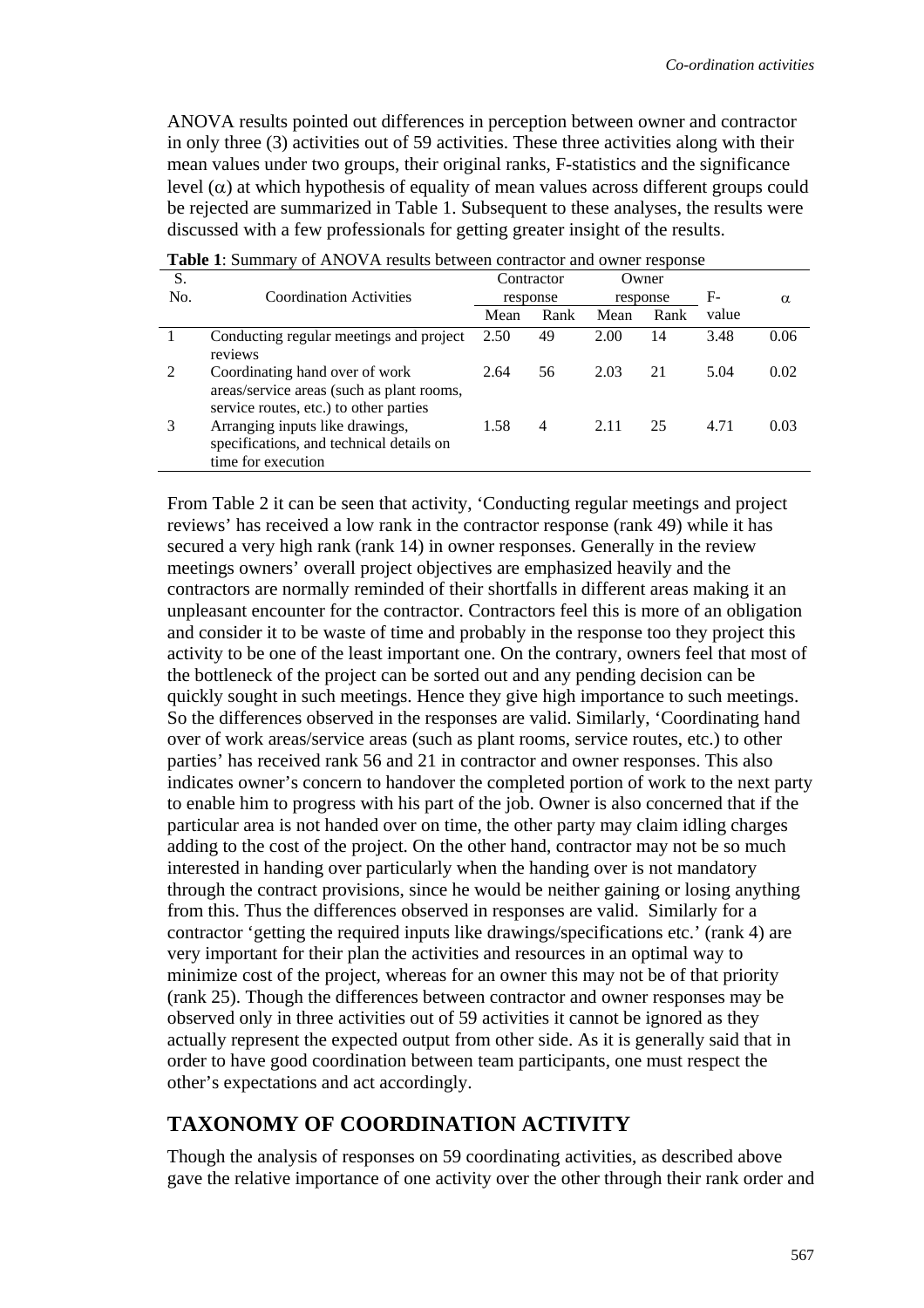ANOVA, results in the this form was very difficult to comprehend by any practicing engineer. Segregation of the top 33 activities having mean score significantly less than 2.5 (<2.5) conveyed only their higher importance over the rest of the activities, but they still remained too broad to comprehend. Therefore the necessity to discuss entire coordination process in a much concise form arose. Accordingly replacing the long list of top 33 activities by a shorter list was considered since it was also observed that these coordinating activities are not independent of each other and there were some overlaps of properties between two or more activities. Due to correlation among set of variables (activities), these can be grouped as small families, each family reflecting some unique latent property. Grouping of various activities in small families by the researchers through their intellectual wisdom may induce some personal bias. Hence factor analysis, which is a widely accepted multivariate statistical tool for data reduction is considered appropriate for present study also. Factor analysis identifies a set of dimensions that are latent (not easily observed) in a large set of variables. Factor analysis of the top 33 activities produced seven factors explaining about 70% of the total variance. These factors were extracted using the principal component method. A summary of the rotated factor loadings matrix is presented in Table 2. Factor loadings  $\leq 0.4$  were suppressed in the analysis and only loading values  $\geq 0.4$  are shown in this Table. Further, the communalities of all the variables are found to be much greater than 0.3, hence the factor model is considered reliable. Initially, the extracted factors, which were all orthogonal to each other in nature, were not amenable to interpretation. Therefore an oblique rotation of the reference axes, called varimax rotation, was performed. The seven factors extracted, variances explained by each factor, factor loadings of various variables in each factor and the latent meaning of these factors are summarized in Table 3. The seven extracted factors are described below.

| <b>r able 2.</b> Factor structure or coordination activities                         | Factor  | Variance  |
|--------------------------------------------------------------------------------------|---------|-----------|
| Coordination activities                                                              | loading | explained |
| Factor_1: PLANNING                                                                   |         | 20.41%    |
| Improving/altering/eliminating activities and considering better alternatives that   |         |           |
| may efficiently meet the project objectives                                          | 0.76    |           |
| Coordinating with offsite fabricators and their deliveries                           | 0.75    |           |
| Preparing coordination drawings for freezing sequence of activities and giving a     |         |           |
| road map of responsibilities to all involved in the project.                         | 0.70    |           |
| Interfacing/integrating the work on different subsystems                             | 0.69    |           |
| Establishing and maintaining an effective organizational structure and               |         |           |
| communication channels                                                               | 0.64    |           |
| Equipping own men and subcontractors with tools, equipment, and resources            | 0.63    |           |
| Coordinating the purchases, delivery, storage and handling of materials              | 0.62    |           |
| Identifying or gathering information on defects, deficiencies, ambiguities, and      |         |           |
| conflicts in drawings and specifications and having them resolved                    | 0.62    |           |
| Agreeing on detailed methods of construction with all the parties involved           | 0.62    |           |
| Arranging inputs like drawings, specifications, and technical details on time for    |         |           |
| execution                                                                            | 0.59    |           |
| Conducting regular meetings and project reviews                                      | 0.57    |           |
| Identifying /gathering information on requirements of all parties and consolidating  |         |           |
| for use in planning                                                                  | 0.56    |           |
| Coordinating and rescheduling the sequence of onsite work in case of changes in      |         |           |
| requirement from client side                                                         | 0.45    |           |
| Keeping joint records of all input cost (viz. labour, material, plant etc.) for non- |         |           |
| tendered items.                                                                      | 0.53    |           |
| Factor_2: EXECUTION                                                                  |         | 13.67%    |
| Coordinating the purchases, delivery, storage and handling of materials              | 0.49    |           |

**Table 2**: Factor structure of coordination activities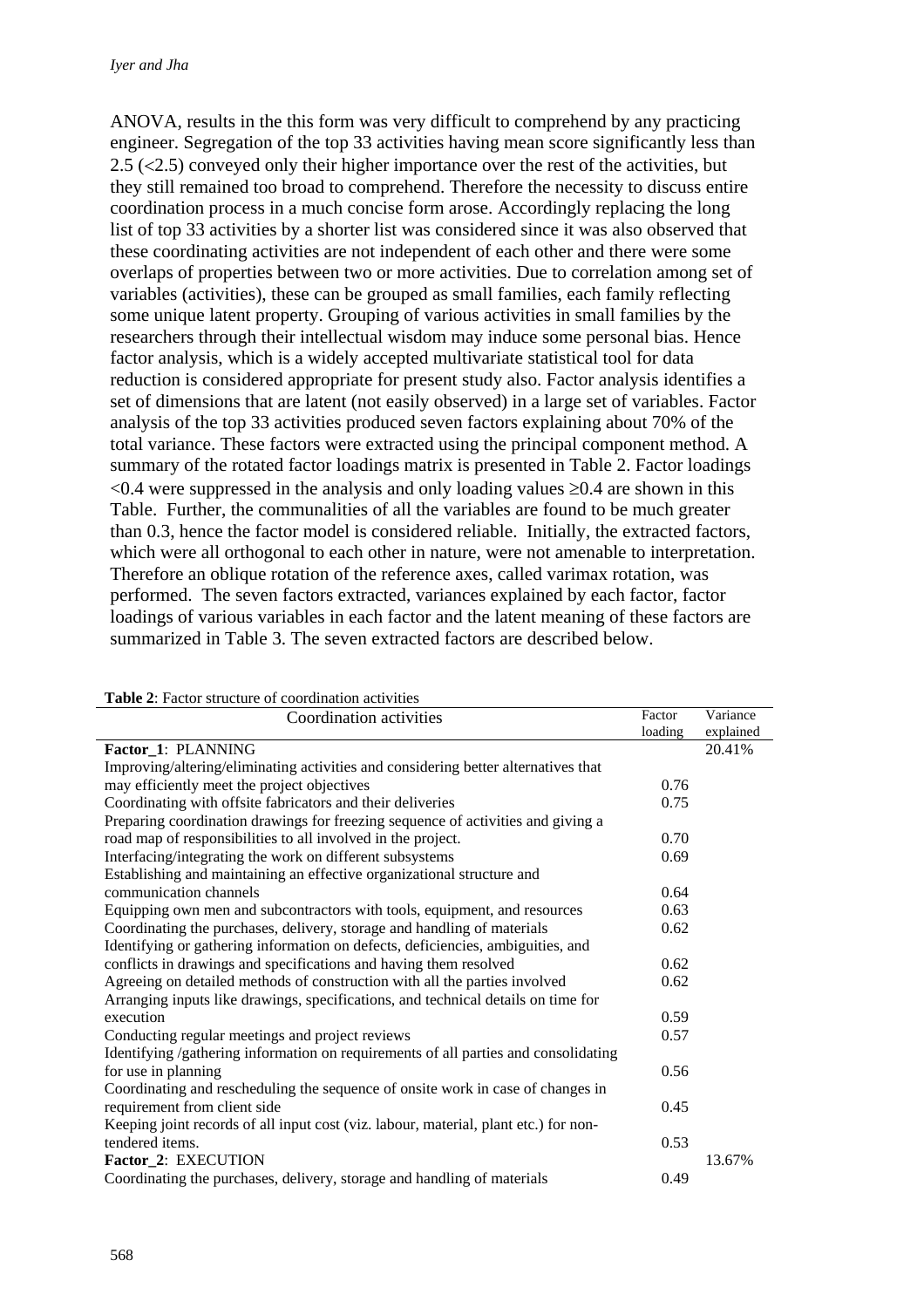|  |  | <b>Table 2:</b> Factor structure of coordination activities |  |
|--|--|-------------------------------------------------------------|--|
|  |  |                                                             |  |

| Coordination activities                                                                      | Factor<br>loading | Variance<br>explained |
|----------------------------------------------------------------------------------------------|-------------------|-----------------------|
| Monitoring the budget on all activities and taking corrective action                         | 0.88              |                       |
| Analysing the project performances on time, cost and quality, detecting variances            |                   |                       |
| from the schedule/requirements and dealing with their effects considering time and           |                   |                       |
| resource constraints                                                                         | 0.85              |                       |
| Organizing resources (manpower, plant, and material) for effective utilization.              | 0.78              |                       |
| Regular monitoring of critical path activities for adhering to schedule                      | 0.54              |                       |
| Coordinating and rescheduling the sequence of onsite work in case of changes in              |                   |                       |
| requirement from client side                                                                 | 0.51              |                       |
| Estimating the optimum resource requirements                                                 | 0.51              |                       |
| Proper assignment of task to the available human resources for the project                   | 0.50              |                       |
| Monitoring the overall functioning of each section and department of the project             | 0.42              |                       |
| Factor 3: TEAM BUILDING                                                                      |                   | 12.67%                |
| Establishing and maintaining an effective organizational structure and                       |                   |                       |
| communication channels                                                                       | 0.48              |                       |
| Proper assignment of task to the available human resources for the project                   | 0.50              |                       |
| Identifying /gathering information on requirements of all parties and consolidating          |                   |                       |
| for use in planning                                                                          | 0.54              |                       |
| Preparing a project quality plan in line with contract specification                         | 0.72              |                       |
| Developing a team spirit and receiving constructive input from all participants in           |                   |                       |
| the project                                                                                  | 0.72              |                       |
| Motivating project participants                                                              | 0.61              |                       |
| Managing the maintenance and safety of plant and machinery                                   | 0.58              |                       |
| Ensuring discipline among all employees                                                      | 0.57              |                       |
| Applying good technical practices                                                            | 0.49              |                       |
| Factor_4: DOCUMENTATION                                                                      |                   | 9.47%                 |
| Keeping joint records of quantities of work done especially of the work that is to           |                   |                       |
| get covered up                                                                               | 0.79              |                       |
| Keeping joint records of price escalations where the contract has escalation clause.         | 0.76              |                       |
| Keeping joint records of all input cost (viz. labour, material, plant etc.) for non-         |                   |                       |
| tendered items.                                                                              | 0.59              |                       |
| Proposing remedial work methods and programs for executing in case of defect or              |                   |                       |
| damage                                                                                       | 0.47              |                       |
| Ensuring discipline among all employees                                                      | 0.43              |                       |
| Factor_5: CONTRACTUAL OBLIGATIONS                                                            |                   | 5.01%                 |
| Implementing all contractual commitments                                                     | 0.73              |                       |
| Applying good technical practices                                                            | 0.64              |                       |
| Factor_6: RESOURCE IDENTIFICATION                                                            |                   | 4.90%                 |
| Identification of appropriate human resources, materials and equipments for the              |                   |                       |
|                                                                                              | 0.62              |                       |
| project<br>Arranging inputs like drawings, specifications, and technical details on time for |                   |                       |
| execution                                                                                    | 0.52              |                       |
|                                                                                              |                   | 4.65%                 |
| Factor_7: MONITORING                                                                         |                   |                       |
| Regular monitoring of critical path activities for adhering to schedule                      | 0.82              |                       |

## **PLANNING**

A close scrutiny of activities emerging in Factor\_1 in Table 3 explains that all the activities are predominantly planning related activities and generally the planning section or planning department staff of the organization carries out these actions. However this section or department will also be headed by the Project Manager who is apparently responsible for overall steering of the project to his liking. This factor alone explains a variance of about 20.41% in the total variance of 70.78% explained by the factor analysis. In the relative term, it can be said that this factor accounts for 29% (=20.41/70.78) among all factors. It means that PLANNING holds the key for minimizing cost and if handled carefully will fetch great amount of success.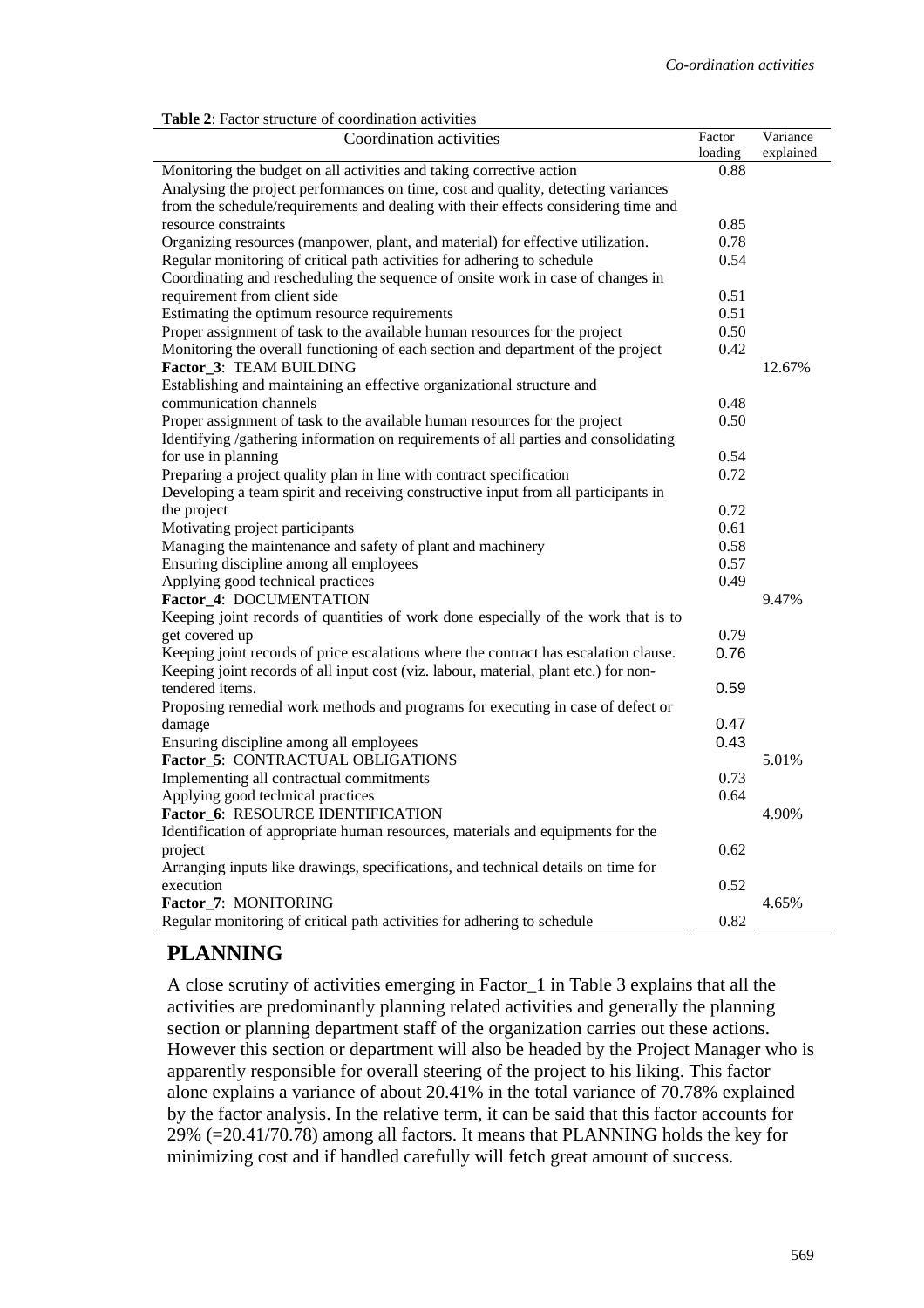# **EXECUTION**

The activities under Factor 2 in Table 3 explain the translation of planned activities in to reality. This could either be said to be execution related activities. 13.67% of variance in absolute scale and 19% in relative scale emphasizes the importance of execution. Unless the planned actions are properly executed, one cannot achieve the progress. In fact both PLANNING and EXECUTION are complementary to each other and success of one set of activities depends on the success of the other. These two factors together account for 48% of the variance.

# **TEAM BUILDING**

The next important factor that emerges is TEAM BUILDING as explained by most activities falling under Factor\_3 in Table 3. This factor explains 12.67% of variance and accounts for a relative responsibility of 18%.

# **DOCUMENTATION**

Factor\_4 explains necessity of keeping records of quantities of work done, price escalations and input costs for labour, material and plant. These help realize the costs incurred at a later date. This factor through 13% of variance explained on absolute scale asserts that it accounts for 9.47% success.

# **CONTRACTUAL OBLIGATION**

There are only two activities that have emerged in Factor\_5 which explain requirement of fulfillment of contractual obligations. The variance explained by this factor is 5.01%, which means a share of 7% in minimizing cost.

#### **Resource identification**

The two activities under this factor emphasize the importance of identifying the right kind of resources for the project and arranging the different inputs at the right time. This definitely helps in achieving the cost objective. The variance explained by this factor is 4.9%.

#### **Monitoring**

Factor 7 with single activity 'Regular monitoring of critical path activities for adhering to schedule' factor (Factor\_7) that explains 4.65% variance establishes the importance of this particular activity. Monitoring alone hold key of 7% chance of success. If the activities on the critical path are always kept in check it avoids the situation of crashing activities thereby avoiding any additional cost.

It can be inferred from the factor extraction and variances explained that the project coordination is not an isolated and independent activity, but is a typical management function having its inherent role of varying degrees in all the major management activities that are broadly represented by the above seven factors, i.e., Planning, Execution, Team building, Documentation, Fulfillment of contractual obligation, Resource identification and Monitoring. Variance explained by different factors can be said to represent the extent of coordination's role in different major activities. While all factors are important and cannot be ignored, Factor 1, Factor 2, Factor 3, and Factor\_4 (Planning, execution, team building, and documentation) together hold key for a variance of about 80% on a relative scale and definitely require greater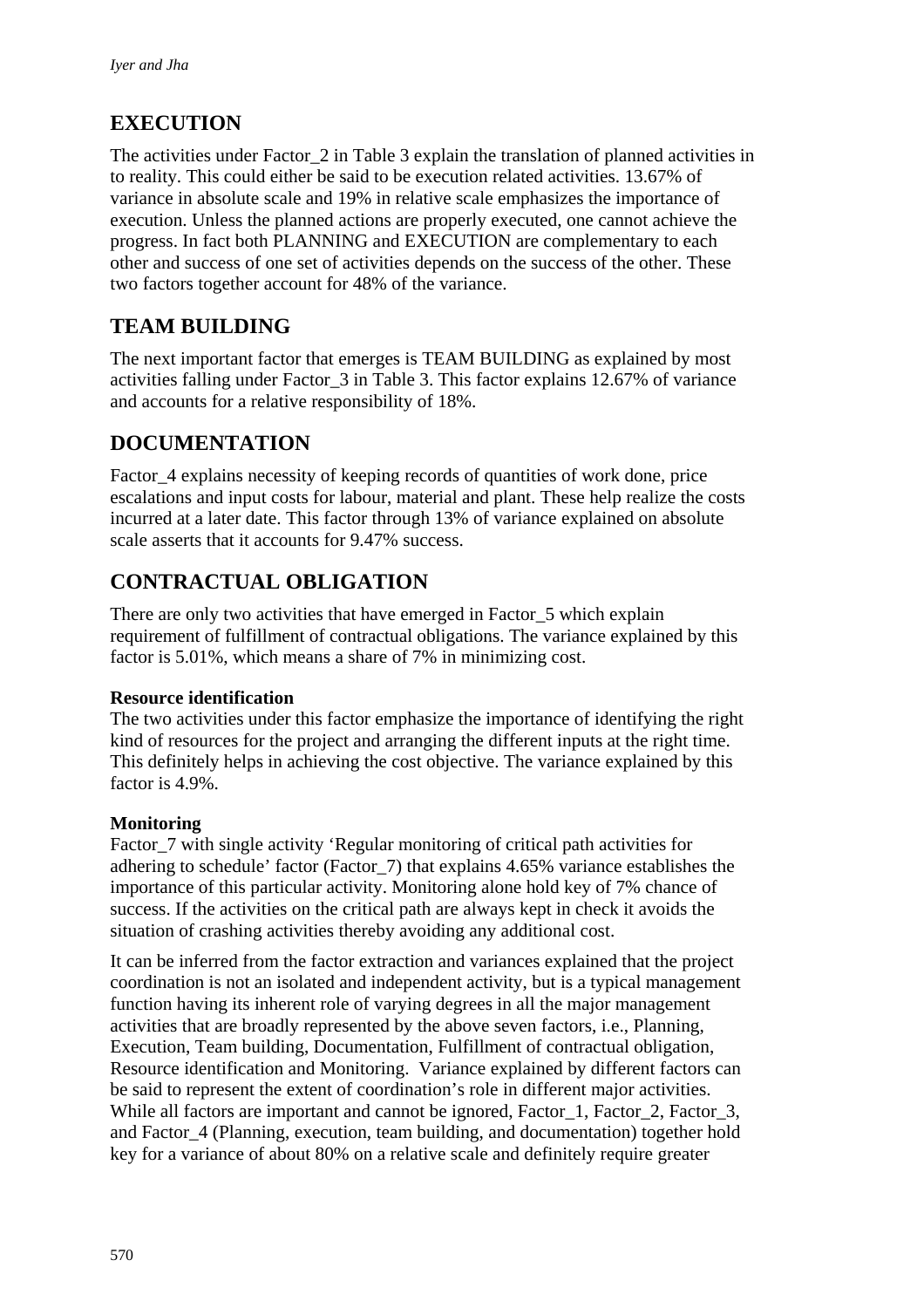attention. The practitioners are advised to take special precaution in performing these groups of activities.

## **FUTURE RESEARCH DIRECTIONS**

Having identified the components of coordination activities the next logical step is to develop a framework for evaluating the coordination indices for a construction project and measure its relationship with project success. These coordination indices shall be used to compare and forecast the outcome of projects from coordination point of view. The results of the study will provide suggestions to improve the coordination indices of any project and thereby address project ailments of cost and schedule overruns etc. The authors are currently working on it.

## **SUMMARY AND CONCLUSION**

Coordination has been identified as a very important function for the success of a project. The extent of coordination involved in various activities and its importance has not been assessed so far. Through this study, 59 coordination related activities are identified and questionnaire survey is conducted to know importance of coordination related activities in achieving schedule, cost, quality and dispute prevention. However in this paper importance of coordination related activities for minimizing cost is only discussed. Based on the mean values of responses these activities are ranked and 33 activities having high ranks are found to be highly important contributing positively to achieve the project goal with minimum cost. These important activities are then subjected to factor analysis, which yield seven dimensions to the coordination activities. They are *planning; execution; team building; documentation; fulfillment of contractual obligation; resource identification;* and *monitoring of critical path activities*. If coordination is considered as sole element for project success, the study points out that coordination activities in planning, execution, team building and documentation account for 80% credit of all coordination activities. While all the seven dimensions are important, the relative importance of one set of activities over the set can be gauged from the relative contribution imparted by different sets.

# **ACKNOWLEDGEMENT**

The authors are grateful to all the respondents and interviewees who have provided their valued response and input for the present study. Without their active participation the study wouldn't have been possible.

## **REFERENCES**

- Grigg, N S (1993) New paradigm for coordination in water industry. *Journal of Water Resources Planning and Management,* ASCE, **119** (5), 572-587.
- Higgin, G and Jessop, N (1965) *Communications in the building industry: The report of a pilot study*, Tavistock Publications: London.
- Lam, E L (1991) Hardwiring Coordination among Land use and Transportation Agencies. *Journal of Urban Planning and Development,* ASCE **117**(4) 168-180
- Lammie, J L and Shah, D P (1980) Project Management- Pulling it all together. *Journal of Transportation Engineering Division, ASCE,* **116** (TE4), 437-451.
- Nam, C H and Tatum, C B (1992) Non contractual methods of integration on construction projects. *Journal of Construction Engineering and Management,* ASCE **118**(2) 385- 398.